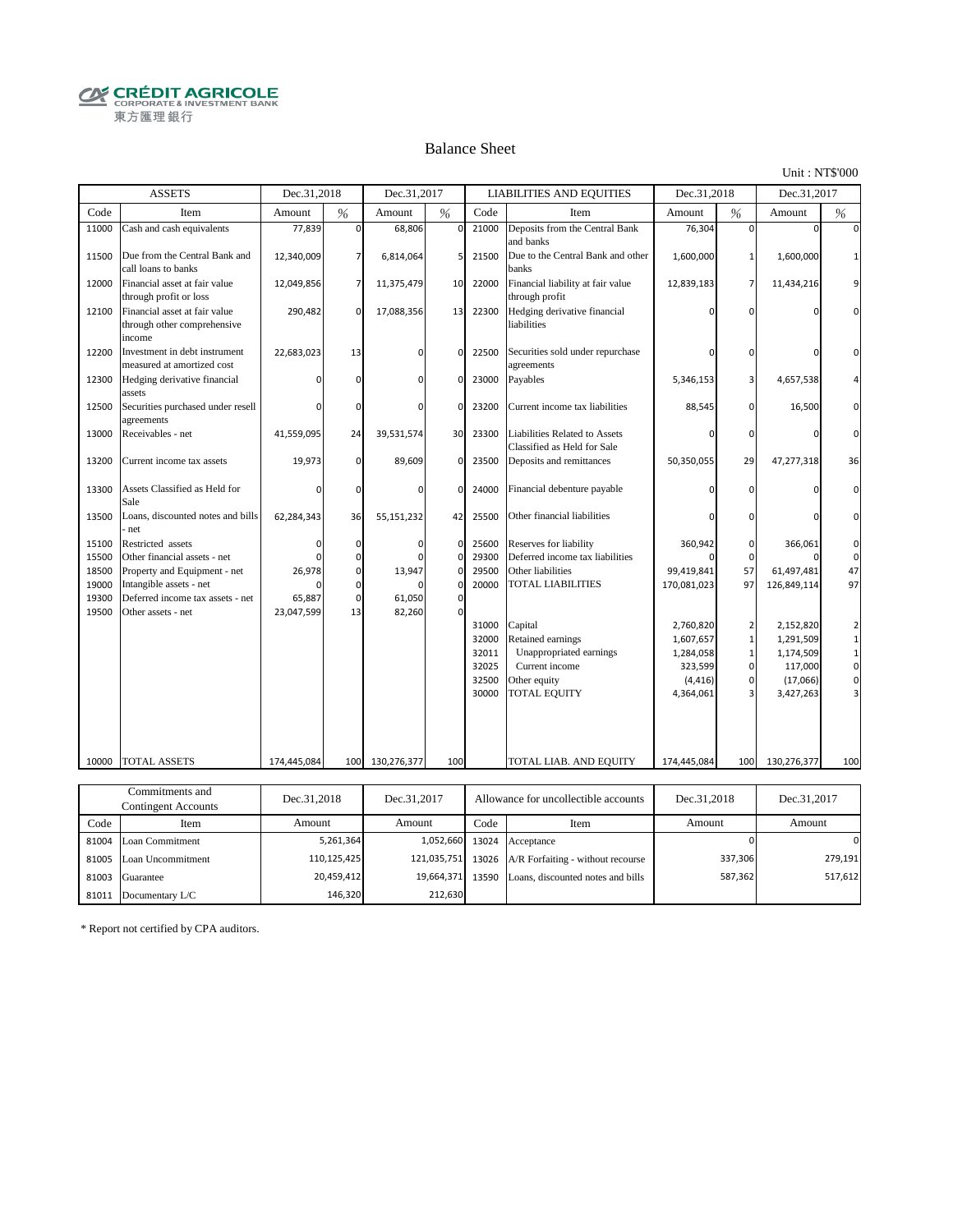**CRÉDIT AGRICOLE** 東方匯理銀行

### Consolidate Income Statement

Unit : NT\$'000

|       |                                                                                                                                      | 2018          |          | 2017        |             |             |
|-------|--------------------------------------------------------------------------------------------------------------------------------------|---------------|----------|-------------|-------------|-------------|
| 代碼    | 目<br>項                                                                                                                               | Amount        | $\%$     | Amount      | $\%$        | Variable %  |
| 41000 | Interest income                                                                                                                      | 1,814,150     | 146      | 1,232,084   | 124         | 47          |
| 51000 | Interest expense                                                                                                                     | (2, 263, 767) | (182)    | (1,219,328) | (123)       | 86          |
|       | Net interest (expense) income                                                                                                        | (449, 617)    | (36)     | 12,756      | 1           | (3,625)     |
|       | Other operating income                                                                                                               |               |          |             |             |             |
|       | Commission income                                                                                                                    | 113,785       | 9        | 148,514     | 15          | (23)        |
|       | Gain (loss) on financial assets or liabilities                                                                                       | (1, 478, 372) | (119)    | (1,522,044) | (153)       | (3)         |
|       | measured at fair value through profit and loss<br>Gain (loss) on debt instrument at fair value through other<br>comprehensive income | (3, 342)      | 0        | (28,600)    | (3)         | (88)        |
|       | Gain (loss) on financial asset measured at amortized cost                                                                            | (598)         | 0        |             | 0           | 0           |
|       | Foreign exchange gains (losses) - net                                                                                                | 2,740,233     | 221      | 2,109,395   | 213         | 30          |
|       | Impairment loss on assets (reversal of                                                                                               | (939)         | 0        | 0           | 0           | $\mathbf 0$ |
|       | impairment loss on assets)                                                                                                           |               |          |             |             |             |
|       | Others                                                                                                                               | 319,911       | 25       | 271,596     | 27          | 18          |
|       | Net income                                                                                                                           | 1,241,061     | 100      | 991,617     | 100         | 25          |
| 58200 | Bad debt expenses                                                                                                                    | (124, 228)    | (10)     | (115, 437)  | (12)        | 8           |
|       | Operating expenses                                                                                                                   |               |          |             |             |             |
| 58500 | Employee benefits                                                                                                                    | (269, 717)    | (22)     | (354, 692)  | (36)        | (24)        |
| 59000 | Depreciation and amortization expense                                                                                                | (4,000)       | 0        | (2,066)     | 0           | 94          |
| 59500 | Other general and administrative expenses                                                                                            | (437, 799)    | (35)     | (324, 100)  | (33)        | 35          |
|       | Consolidated income (loss) from continuing operations before                                                                         | 405,317       | 33       | 195,320     | 20          | 108         |
| 61003 | income tax<br>Consolidated income (loss) from continuing operations - Income                                                         | (81, 718)     | (7)      | (78, 320)   | (8)         |             |
|       | tax (expense) benefit<br>Consolidated income (loss) from continuing operations - after<br>income tax                                 | 323,599       | 26       | 117,000     | 12          | 177         |
| 62500 | Income (loss) from discontinued operations                                                                                           | 0             | 0        |             | $\mathbf 0$ | $\Omega$    |
|       | Net income (loss)                                                                                                                    | 323,599       | 26       | 117,000     | 12          | 177         |
|       | Other comprehensive income                                                                                                           |               |          |             |             |             |
| 65201 | Remeasurement of defined benift plans                                                                                                | (6, 171)      | 0        |             | 0           |             |
| 65301 | Exchange differences on cumulative translation adjustments                                                                           | (249)         | 0        | (9,526)     | (1)         | (97)        |
| 65308 | Unrealized gain (loss) on debt instrument at fair value through<br>other comprehensive income                                        | 12,900        | 1        | (5, 222)    | (1)         | (347)       |
|       | 65310 Gain on reversal of impairment loss on debt instrument at fair<br>value through other comprehensive income                     |               | $\Omega$ | O           | $\Omega$    |             |
| 65320 | Other comprehensive income after tax                                                                                                 | 0             | 0        |             | 0           | $\Omega$    |
| 65000 | Total other comprehensive income                                                                                                     | 6,479         | 1        | (14, 748)   | (1)         | (144)       |
|       | Net income belong to:                                                                                                                |               |          |             |             |             |
|       | Owners' equity                                                                                                                       | 323,599       | 26       | 117,000     | 12          | 177         |
|       | Non-controlling Interests                                                                                                            |               |          |             |             |             |
|       | Total other comprehensive income belong to:                                                                                          |               |          |             |             |             |
|       | Owners' equity                                                                                                                       | 330,079       | 27       | 102,252     | 10          | 223         |
|       | Non-controlling Interests                                                                                                            |               |          |             |             |             |

\* Report not certified by CPA auditors.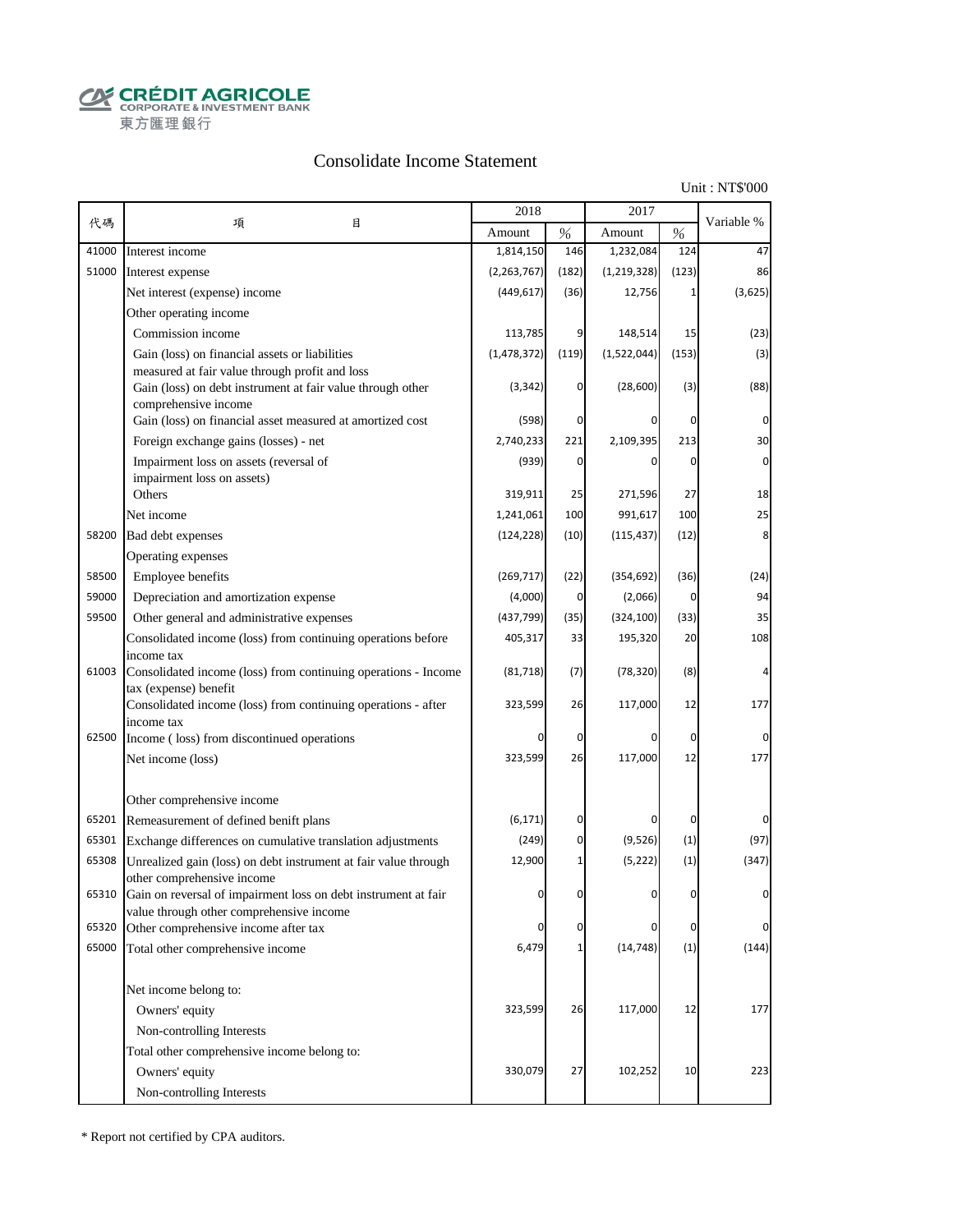

### Information on fair value hierarchy of financial instruments

Unit : NT\$'000

| Instrument item meansured at fair value        |            | Dec.31,2018 |            |         | Dec.31,2017 |           |            |         |  |
|------------------------------------------------|------------|-------------|------------|---------|-------------|-----------|------------|---------|--|
|                                                | Total      | Level 1     | Level 2    | Level 3 | Total       | Level 1   | Level 2    | Level 3 |  |
| Non-derivative financial instruments           |            |             |            |         |             |           |            |         |  |
| Asset                                          |            |             |            |         |             |           |            |         |  |
| Financial assets designated at fair value      | 350,827    | 350,827     |            |         | 654,499     | 654,499   |            |         |  |
| through profit or loss                         |            |             |            |         |             |           |            |         |  |
| Held for trading financial asset               | 350,827    | 350,827     |            |         | 654,499     | 654,499   |            |         |  |
| Equity investment                              |            |             |            |         |             |           |            |         |  |
| Bond investment                                | 350,827    | 350,827     |            |         | 654,499     | 654,499   |            |         |  |
| Others                                         |            |             |            |         |             |           |            |         |  |
| Financial assets designated at fair value      |            |             |            |         |             |           |            |         |  |
| through profit or loss on initial recognition  |            |             |            |         |             |           |            |         |  |
| Financial asset at fair value through other    | 290,482    | 290,482     |            | ä,      | 17,088,356  | 5,050,753 | 12,037,603 |         |  |
| comprehensive income                           |            |             |            |         |             |           |            |         |  |
| Equity investment                              | ä,         |             |            |         |             |           |            |         |  |
| Bond investment                                | 290,482    | 290,482     |            |         | 8,038,521   | 5,050,753 | 2.987.768  |         |  |
| Others                                         |            |             |            |         | 9,049,835   |           | 9,049,835  |         |  |
| Investment in debt instrument measured at      | 22,683,023 | 8,484,012   | 14,199,011 |         |             |           |            |         |  |
| amortized cost                                 |            |             |            |         |             |           |            |         |  |
| Equity investment                              |            |             |            |         |             |           | ÷          |         |  |
| Bond investment                                | 11,483,023 | 8,484,012   | 2,999,011  |         |             |           |            |         |  |
| Others                                         | 11,200,000 |             | 11,200,000 |         |             |           |            |         |  |
| Liabilities                                    |            |             |            |         |             |           |            |         |  |
| Financial liabilities designated at fair value |            |             |            |         |             | ٠         |            |         |  |
| through profit or loss                         |            |             |            |         |             |           |            |         |  |
| Held for trading financial liabilities         |            |             |            |         |             | ٠         |            |         |  |
| Financial liabilities designated at fair value |            |             |            |         |             |           |            |         |  |
| through profit or loss on initial recognition  |            |             |            |         |             |           |            |         |  |
| Derivatives financial instruments              |            |             |            |         |             |           |            |         |  |
| Asset                                          |            |             |            |         |             |           |            |         |  |
| Financial assets designated at fair value      | 11,699,029 |             | 11,699,029 |         | 10,720,980  |           | 10,720,980 |         |  |
| through profit or loss                         |            |             |            |         |             |           |            |         |  |
| Hedging derivative financial assets            |            |             |            |         |             |           |            |         |  |
| Liabilities                                    |            |             |            |         |             |           |            |         |  |
| Financial liabilities designated at fair value | 12,839,183 |             | 12,839,183 |         | 11,434,216  |           | 11,434,216 |         |  |
| through profit or loss                         |            |             |            |         |             |           |            |         |  |
| Hedging derivative financial liabilities       |            |             |            |         |             |           |            |         |  |
|                                                |            |             |            |         |             |           |            |         |  |

#### Financial asset changes in fair value measurement level 3

|                                               |           |           |                       |                 |                        |                |                        | Unit: NT\$'000             |
|-----------------------------------------------|-----------|-----------|-----------------------|-----------------|------------------------|----------------|------------------------|----------------------------|
|                                               | Beginning |           | Profit/Loss valuation |                 | Increase during period |                | Decrease during period |                            |
| Item                                          | retained  | Income    | Other comprehe        | Buy in or issue | Transfers to           | Sale, disposal | Converted out          | Ending retained<br>earning |
|                                               | earnging  | statement | income                |                 | Level 3                | or settlement  | from Level 3           |                            |
| Financial assets designated at fair value     |           |           |                       |                 |                        |                |                        |                            |
| through profit or loss                        |           |           |                       |                 |                        |                |                        |                            |
| Held for trading financial assets             |           |           |                       |                 |                        |                |                        |                            |
| Financial assets designated at fair value     |           |           |                       |                 |                        |                |                        |                            |
| through profit or loss on initial recognition |           |           |                       |                 |                        |                |                        |                            |
| Financial asset at fair value through other   |           |           |                       |                 |                        |                |                        |                            |
| comprehensive income                          |           |           |                       |                 |                        |                |                        |                            |
| Investment in debt instrument measured at     |           |           |                       |                 |                        |                |                        |                            |
| amortized cost                                |           |           |                       |                 |                        |                |                        |                            |
| Hedging derivative financial assets           |           |           |                       |                 |                        |                |                        |                            |
|                                               |           |           |                       |                 |                        |                |                        |                            |

#### Financial liabilities changes in fair value measurement level 3

|                                                |           |                                                                       |  |                 |                         |                                 |                               | Unit: NT\$'000             |
|------------------------------------------------|-----------|-----------------------------------------------------------------------|--|-----------------|-------------------------|---------------------------------|-------------------------------|----------------------------|
|                                                | Beginning | Valuation of profit/loss during<br>retained<br>the period<br>earnging |  |                 | Increase during period  | Decrease during period          |                               |                            |
| Item                                           |           |                                                                       |  | Buy in or issue | Transfers to<br>Level 3 | Sale, disposal<br>or settlement | Converted out<br>from Level 3 | Ending retained<br>earning |
| Financial liabilities designated at fair value |           |                                                                       |  |                 |                         |                                 |                               |                            |
| through profit or loss                         |           |                                                                       |  |                 |                         |                                 |                               |                            |
| Held for trading financial liabilities         |           |                                                                       |  |                 |                         |                                 |                               |                            |
| Financial liabilities designated at fair value |           |                                                                       |  |                 |                         |                                 |                               |                            |
| through profit or loss on initial recognition  |           |                                                                       |  |                 |                         |                                 |                               |                            |
| Hedging derivative financial liabilities       |           |                                                                       |  |                 |                         |                                 |                               |                            |
|                                                |           |                                                                       |  |                 |                         |                                 |                               |                            |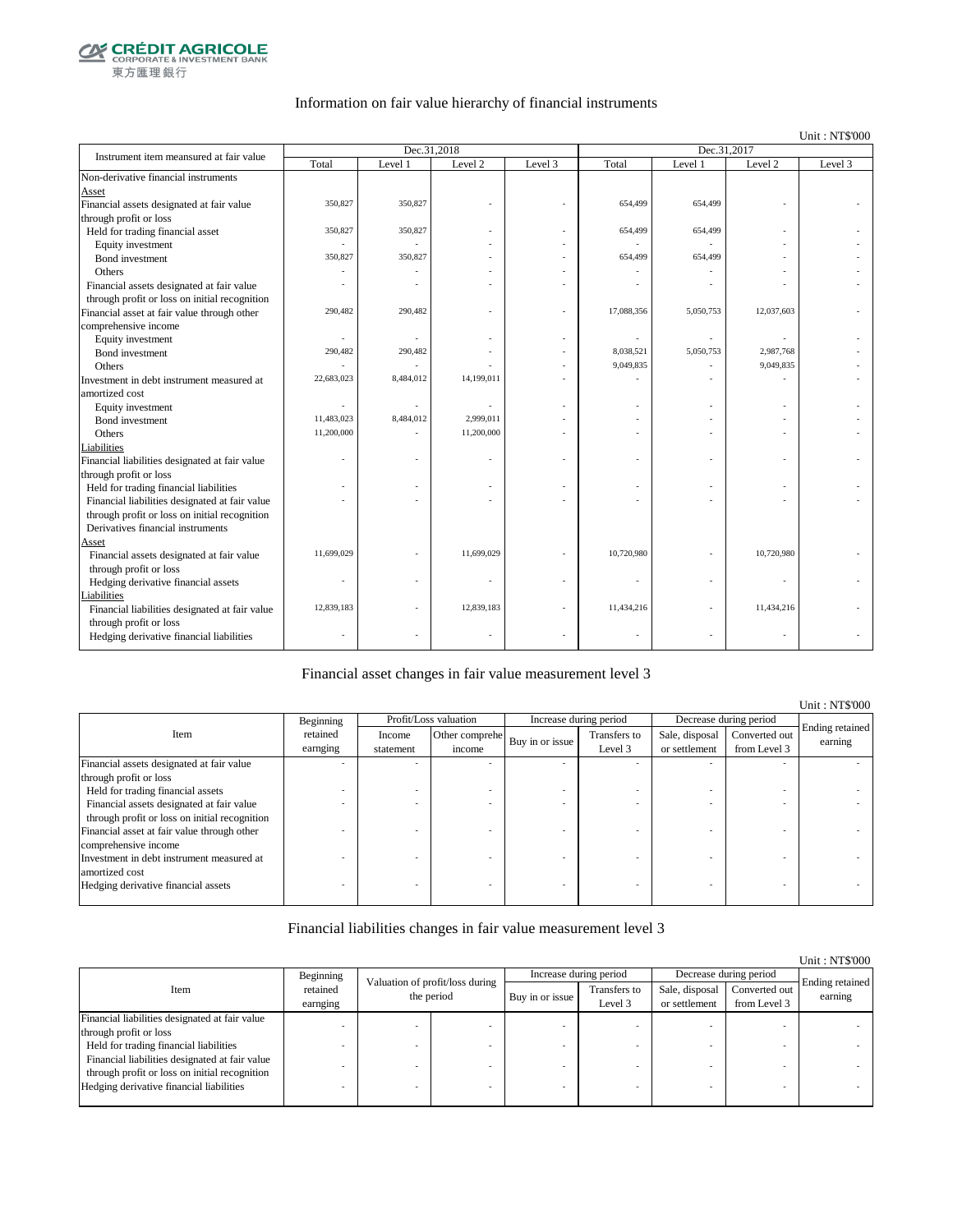

### ASSETS QUALITY

Unit : NT\$'000, %

| Year \ Month               |                                  |                          |                | Dec.31,2018                                     |                     |                                                                  | Dec.31,2017       |                |                                                 |                      |                                                      |
|----------------------------|----------------------------------|--------------------------|----------------|-------------------------------------------------|---------------------|------------------------------------------------------------------|-------------------|----------------|-------------------------------------------------|----------------------|------------------------------------------------------|
|                            | <b>ITEM</b>                      | Overdue<br>Amount        | Loan<br>Amount | $%$ of<br>Overdue<br>loans<br>to Total<br>loans |                     | $%$ of<br>Loan loss reserve Loan loss reserve<br>to Overdue Loan | Overdue<br>Amount | Loan<br>Amount | $%$ of<br>Overdue<br>loans<br>to Total<br>loans | Loan loss<br>reserve | $%$ of<br>Loan loss<br>reserve<br>to Overdue<br>Loan |
| Corporate Finance          | Security                         | $\overline{\phantom{a}}$ | 114,044        | $\overline{\phantom{a}}$                        | 587,362             |                                                                  | ۰                 | 2,658,522      |                                                 | 517,612              |                                                      |
|                            | Unsecurity                       | $\overline{\phantom{a}}$ | 62,757,660     |                                                 |                     |                                                                  |                   | 53,010,322     |                                                 |                      | <b>NA</b>                                            |
|                            | Housing Loan                     |                          |                | $\overline{\phantom{a}}$                        |                     |                                                                  |                   |                |                                                 |                      |                                                      |
|                            | Cash card                        |                          |                | $\sim$                                          |                     | <b>NA</b>                                                        | ÷                 |                |                                                 |                      |                                                      |
| <b>Consumer Finace</b>     | Small credit Loan                |                          |                | $\sim$                                          |                     |                                                                  | ۰                 |                |                                                 |                      |                                                      |
|                            | Security<br>Others<br>Unsecurity |                          |                |                                                 |                     |                                                                  | -                 | ٠              |                                                 |                      |                                                      |
|                            | Total                            | $\sim$                   | 62,871,704     | $\sim$                                          | 587,362             |                                                                  |                   | 55,668,844     |                                                 | 517,612              |                                                      |
|                            |                                  | Overdue<br>Amount        | A/R<br>Amount  | $%$ of<br>Overdue A/R<br>to Total A/R           | Provision<br>Amount | $%$ of<br>Provision to<br>Overdue Loan                           | Overdue<br>Amount | A/R<br>Amount  | $%$ of<br>Overdue A/R<br>to Total A/R           | Provision<br>Amount  | $%$ of<br>Provision to<br>Overdue<br>Loan            |
| Credit card                |                                  |                          |                | $\overline{\phantom{a}}$                        |                     |                                                                  |                   |                |                                                 |                      |                                                      |
| Factoring-without recourse |                                  |                          | 36,781,221     | $\sim$                                          | 337,306             | <b>NA</b>                                                        |                   | 35,379,091     |                                                 | 279,191              | <b>NA</b>                                            |
| Other non-performing loans |                                  | $\sim$                   |                | $\sim$                                          |                     |                                                                  | $\sim$            |                |                                                 |                      |                                                      |

| Vear \ Month                                                               | Dec.31.2018 | Dec.31.2017 |
|----------------------------------------------------------------------------|-------------|-------------|
| Loan classified as non-Pass-Due with normal payment after debt negotiation |             |             |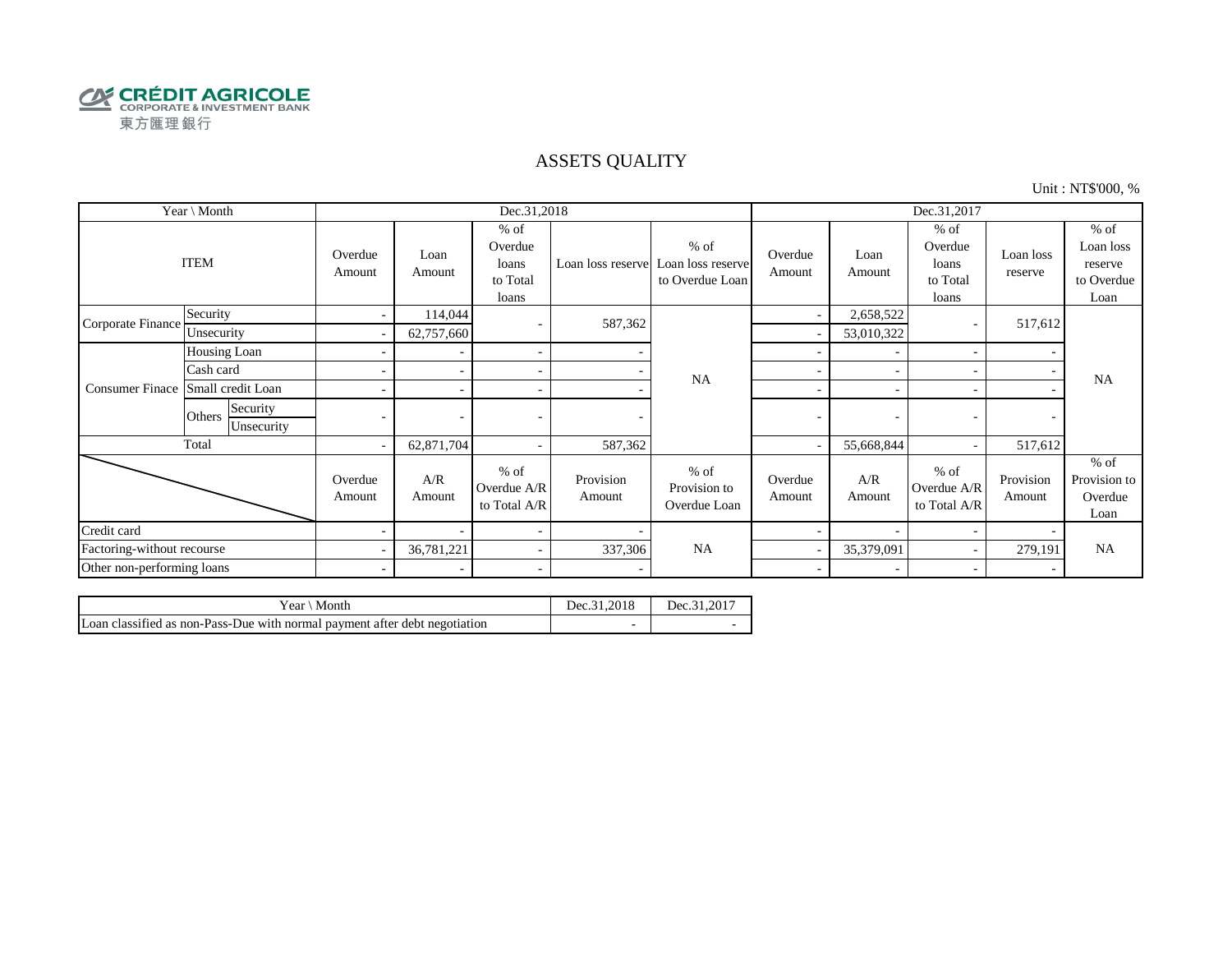

# Credit Exposure Concentration

Unit : NT\$'000, %

| Year<br>Month |                         | Dec.31,2018                                |               |                                              |                           | Dec.31,2017                                |               |                                              |
|---------------|-------------------------|--------------------------------------------|---------------|----------------------------------------------|---------------------------|--------------------------------------------|---------------|----------------------------------------------|
| Ranking       | Group Name              | <b>INDUSTRIAL</b><br><b>CLASSIFICATION</b> | Credit Amount | % of Credit<br>amount to<br>net worth $(\%)$ | Group Name                | <b>INDUSTRIAL</b><br><b>CLASSIFICATION</b> | Credit Amount | % of Credit<br>amount to<br>net worth $(\%)$ |
|               | <b>Axxxx</b>            | Manufacturing                              | 33,708,471    |                                              | 772% Axxxx                | Manufacturing                              | 27,919,091    | 815%                                         |
| 2             | Taxxx Sexx Coxxxxxxx    | Manufacturing                              | 15,824,663    |                                              | 363% Hxx Hxx              | Manufacturing                              | 17,904,000    | 522%                                         |
| 3             | Hxx Hxx                 | Manufacturing                              | 10,772,750    |                                              | 247% Taxxx Sxxx Coxxxxxxx | Manufacturing                              | 8,056,800     | 235%                                         |
| 4             | FOXXXXX PlXXXXXX        | Manufacturing                              | 8,018,039     |                                              | 184% Quxxxx               | Manufacturing                              | 7,921,625     | 231%                                         |
| 5             | COXXXX                  | Manufacturing                              | 7,681,875     |                                              | 176% Gxx Rx Pxx           | Construction                               | 6,489,426     | 189%                                         |
| 6             | <b>Ctxx</b>             | Construction                               | 5,841,051     |                                              | 134% FOXXXXX PlXXXXXX     | Manufacturing                              | 5,970,828     | 174%                                         |
| 7             | <b>Fxx Eaxxxx</b>       | Manufacturing                              | 4,816,839     |                                              | 110% COXXXX               | Manufacturing                              | 4,476,000     | 131%                                         |
| 8             | AXXXXXXX SXXX CXXXXXXXX | Manufacturing                              | 4,505,215     | 103% Ctxx                                    |                           | Manufacturing                              | 3,619,051     | 106%                                         |
| 9             | Hx Txx                  | <b>Financial Service</b>                   | 3,600,000     |                                              | 82% Lixx Ox               | Manufacturing                              | 2,984,000     | 87%                                          |
| 10            | Daxxxxx                 | <b>Financial Service</b>                   | 3,200,000     |                                              | 73% Fxx Eaxxxx            | Manufacturing                              | 2,724,912     | 80%                                          |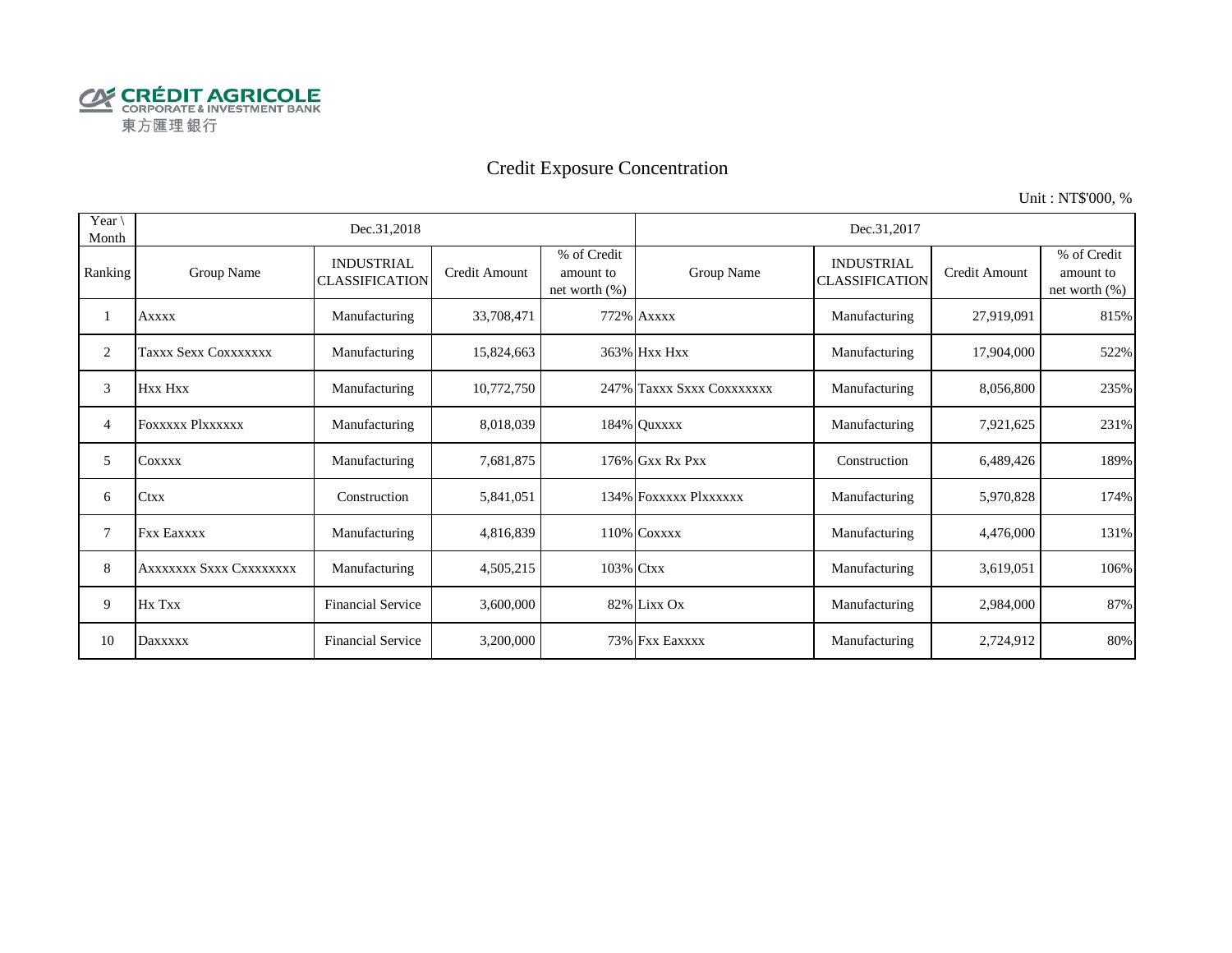

## Interest-Rate Sensitivity - TWD Currency Dec.31,2018

Unit : NT\$'000, %

| <b>ITEM</b>                                                    | $0$ to 90 days | 91 to 180 days           | 181 days to 1 year       | over 1 year | <b>TOTAL</b> |  |  |  |  |  |
|----------------------------------------------------------------|----------------|--------------------------|--------------------------|-------------|--------------|--|--|--|--|--|
| Sensitive assets                                               | 46,711,714     | 1,660,000                | 7,250,000                | 3,101,335   | 58,723,049   |  |  |  |  |  |
| Sensitive liabilities                                          | 143,962        | $\overline{\phantom{a}}$ | $\overline{\phantom{a}}$ | 1,600,000   | 1,743,962    |  |  |  |  |  |
| Sensitive Gap                                                  | 46,567,752     | 1,660,000                | 7,250,000                | 1,501,335   | 56,979,087   |  |  |  |  |  |
| Equity                                                         |                |                          |                          |             | 4,282,852    |  |  |  |  |  |
| Ratio of interest-rate sensitive assets to liabi<br>3,367.22 % |                |                          |                          |             |              |  |  |  |  |  |
| Ratio of interest-rate sensitive gap to equity<br>1,330.40 %   |                |                          |                          |             |              |  |  |  |  |  |

# Interest-Rate Sensitivity - USD Currency Dec.31,2018

Unit : US\$'000, %

| <b>ITEM</b>                                                     | $0$ to $90$ days                                            | 91 to 180 days           | 181 days to 1 year       | over 1 year | <b>TOTAL</b> |  |  |  |  |  |
|-----------------------------------------------------------------|-------------------------------------------------------------|--------------------------|--------------------------|-------------|--------------|--|--|--|--|--|
| Sensitive assets                                                | 2,288,357                                                   | $\overline{\phantom{0}}$ | $\overline{\phantom{a}}$ | 150,000     | 2,438,357    |  |  |  |  |  |
| Sensitive liabilities                                           | 3,712,946                                                   |                          | 301,440                  | 45,270      | 4,059,656    |  |  |  |  |  |
| Sensitive Gap                                                   | (1,424,589)                                                 |                          | (301, 440)               | 104,730     | (1,621,299)  |  |  |  |  |  |
| Equity                                                          |                                                             |                          |                          |             | 5,095        |  |  |  |  |  |
|                                                                 | Ratio of interest-rate sensitive assets to liabi<br>60.06 % |                          |                          |             |              |  |  |  |  |  |
| Ratio of interest-rate sensitive gap to equity<br>$-31,821.37%$ |                                                             |                          |                          |             |              |  |  |  |  |  |

Note:

- 1. Interest-rate sensitive assets or liabilities represent interest bearing assets or interest paying liabilities influenced by the fluctuation of interest rates.
- 2. Ratio of interest-rate sensitive assets to liabilities = Interest-rate sensitive assets ÷ Interest-rate sensitive liabilities (i.e. New Taiwan Dollar interest-rate sensitive assets and New Taiwan Dollar interest-rate sensitive liabilities with tenors of less than one year)
- 3. Interest-rate sensitive gap = Interest-rate sensitive assets  $-$  Interest-rate sensitive liabilities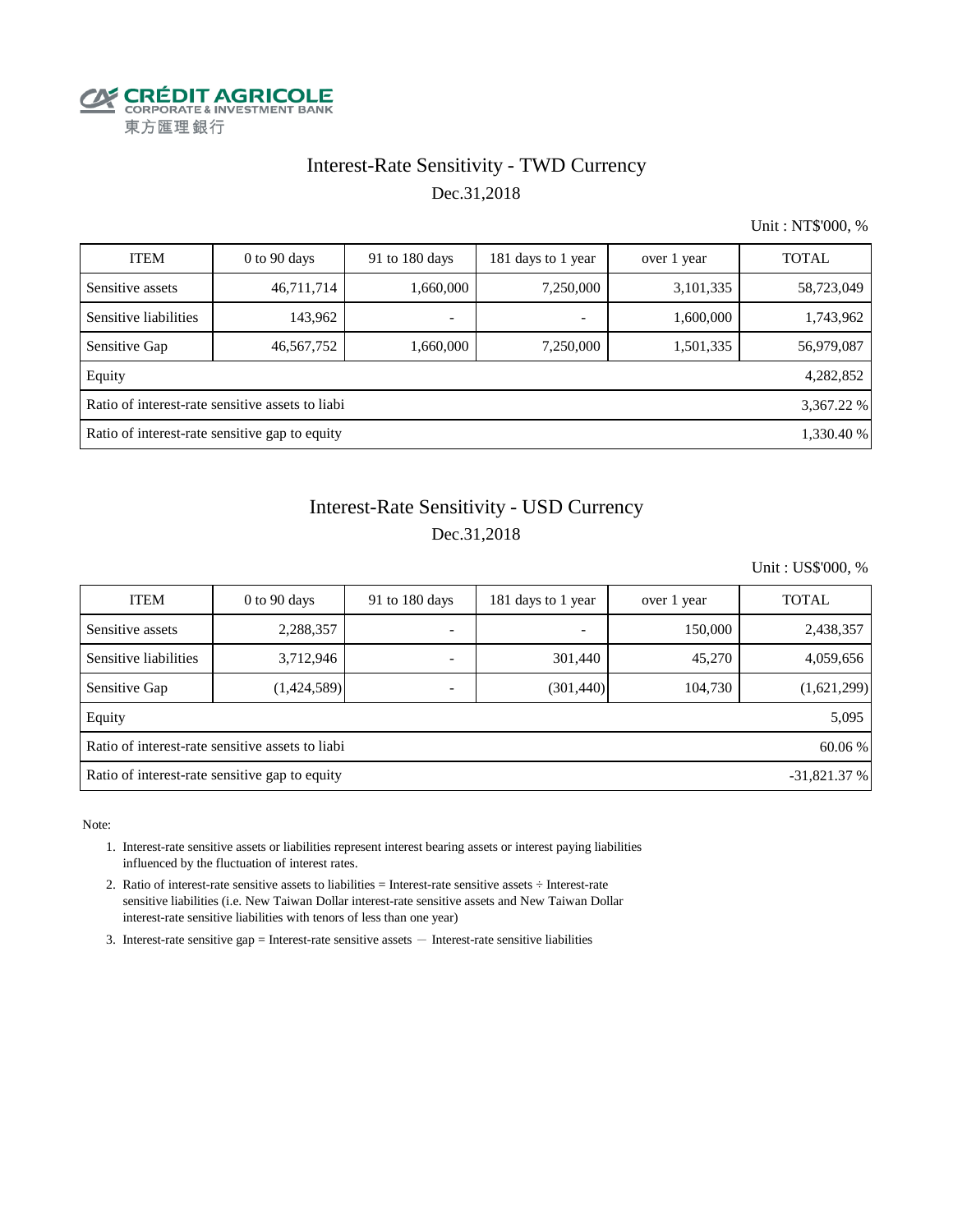

# Ratio of Profitability

Unit : %

| <b>ITEM</b>               |                   | Dec.31,2018 | Dec.31,2017 |  |
|---------------------------|-------------------|-------------|-------------|--|
| Ratio of return on assets | before income tax | 0.32 %      | 0.16%       |  |
|                           | after incometax   | 0.25 %      | 0.09%       |  |
| Ratio of return on equity | before income tax | 9.73 %      | 5.27 %      |  |
|                           | after incometax   | 7.77 %      | 2.98 %      |  |
| Ratio of net income       |                   | 26.07 %     | 10.31 %     |  |

Note:

- 1. Ratio of return on assets = Income before income tax  $\div$  Average assets
- 2. Ratio of return on equity = Income before income tax  $\div$  Average equity
- 3. Ratio of net income = Income before income tax  $\div$  Total revenue
- 4. Income before income tax is the year-to-date accumulated income.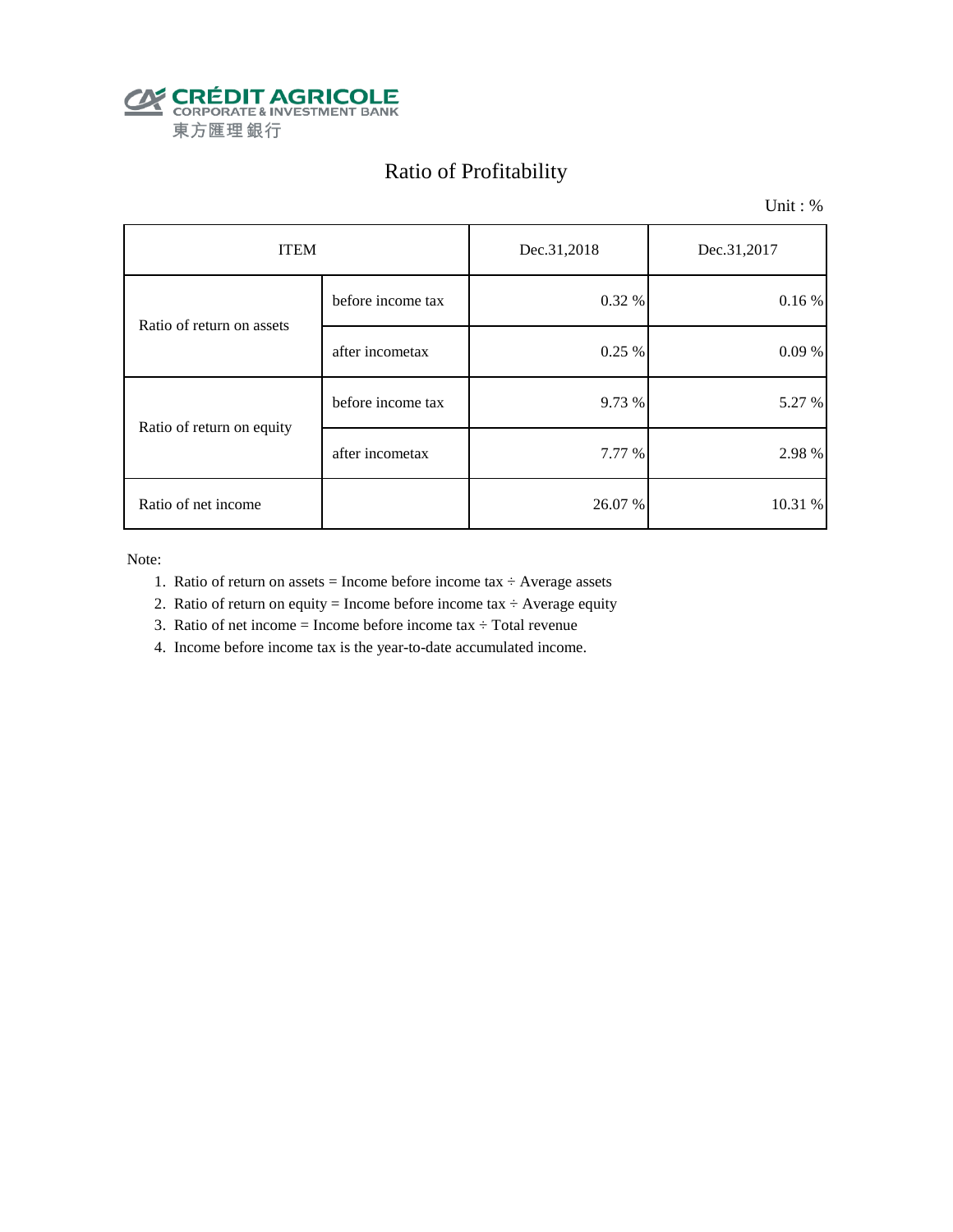

# Analysis of Assets and Liabilities by Maturity Date - TWD Currency Dec.31,2018

Unit : NT\$'000

|             |              | Amount for the remaining period to the maturity date |                 |                |                       |              |  |  |  |  |
|-------------|--------------|------------------------------------------------------|-----------------|----------------|-----------------------|--------------|--|--|--|--|
| <b>ITEM</b> | <b>TOTAL</b> | 0 to 30 days                                         | $31$ to 90 days | 91 to 180 days | 181 days to<br>1 year | over 1 year  |  |  |  |  |
| Assets      | 736,394,284  | 293,554,833                                          | 207,443,415     | 92,621,201     | 114,110,789           | 28,664,046   |  |  |  |  |
| Liabilities | 737,990,093  | 235,098,621                                          | 218,781,178     | 143,731,099    | 108,935,315           | 31,443,880   |  |  |  |  |
| Gap         | $-1,595,809$ | 58,456,212                                           | $-11,337,763$   | $-51,109,898$  | 5,175,474             | $-2,779,834$ |  |  |  |  |

Note:

 1. The table includes only New Taiwan Dollar amounts (i.e. excludes assets and liabilities denominated in foreign currency).

## Analysis of Assets and Liabilities by Maturity Date - USD Currency Dec.31,2018

Unit : US\$'000

| <b>ITEM</b> | <b>TOTAL</b> | Amount for the remaining period to the maturity date |                 |                |                       |             |  |  |
|-------------|--------------|------------------------------------------------------|-----------------|----------------|-----------------------|-------------|--|--|
|             |              | $0$ to 30 days                                       | $31$ to 90 days | 91 to 180 days | 181 days to<br>1 year | over 1 year |  |  |
| Assets      | 31,716,678   | 11,219,346                                           | 8,332,711       | 5,909,298      | 3,935,657             | 2,319,666   |  |  |
| Liabilities | 34,008,006   | 13,185,613                                           | 8,319,267       | 4,886,198      | 5,145,894             | 2,471,034   |  |  |
| Gap         | $-2,291,328$ | $-1,966,267$                                         | 13,444          | 1,023,100      | $-1,210,237$          | $-151,368$  |  |  |

Note:

1. The table includes only U.S. Dollar amounts.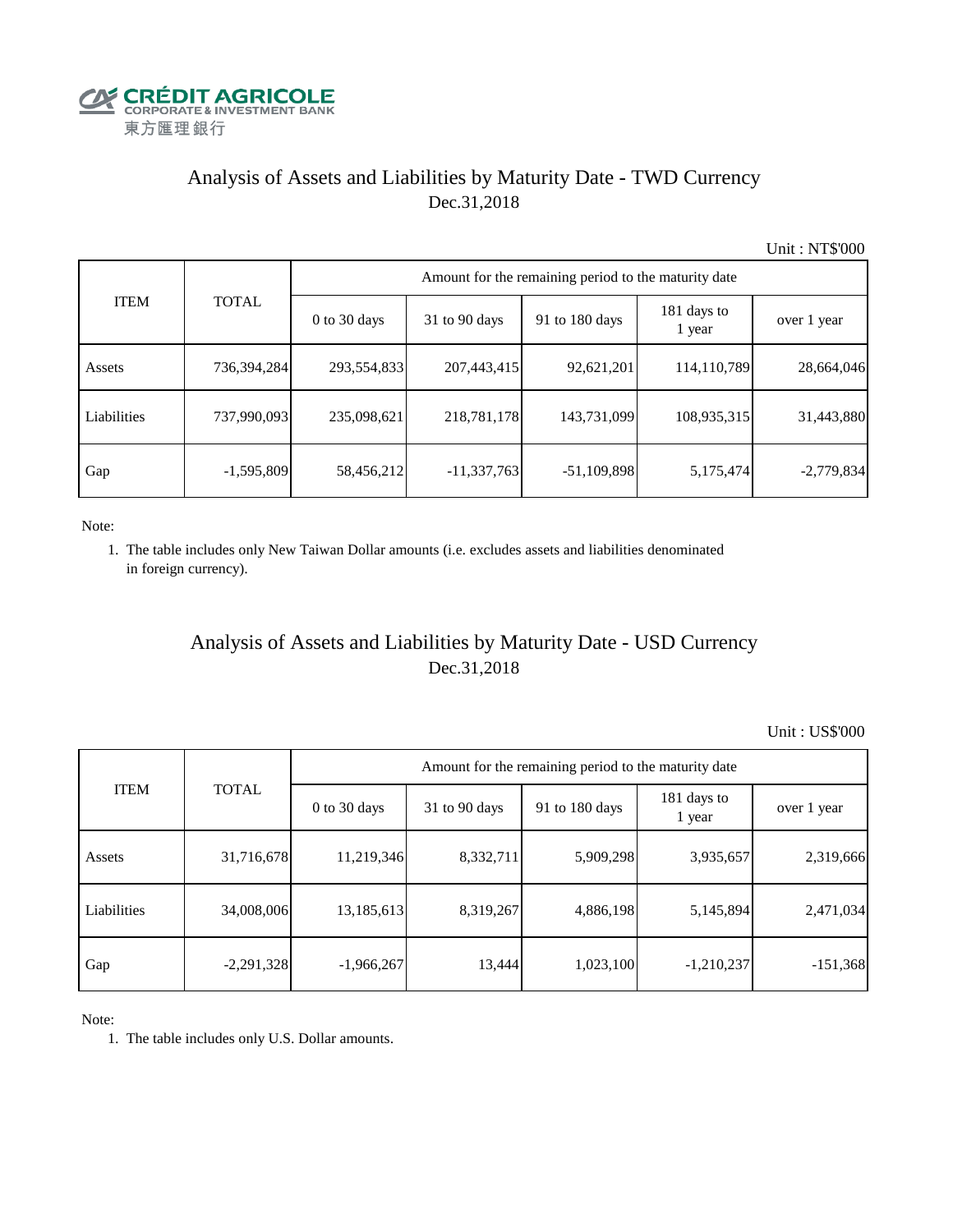**SECRÉDIT AGRICOLE**<br>
CORPORATE& INVESTMENT BANK<br>
東方匯理銀行

### Sale of Distressed Debt Information Dec.31,2018

1. Transcation information of distressed debt sale Unit: NT\$'000

| Transactio<br>n Date | Counterparty   Debt Component   Book Value   Selling Price |  | Gain/loss<br>from<br>disposal | Condition of<br>Agreement | Relationship<br>with counterparty |
|----------------------|------------------------------------------------------------|--|-------------------------------|---------------------------|-----------------------------------|
|                      |                                                            |  |                               |                           |                                   |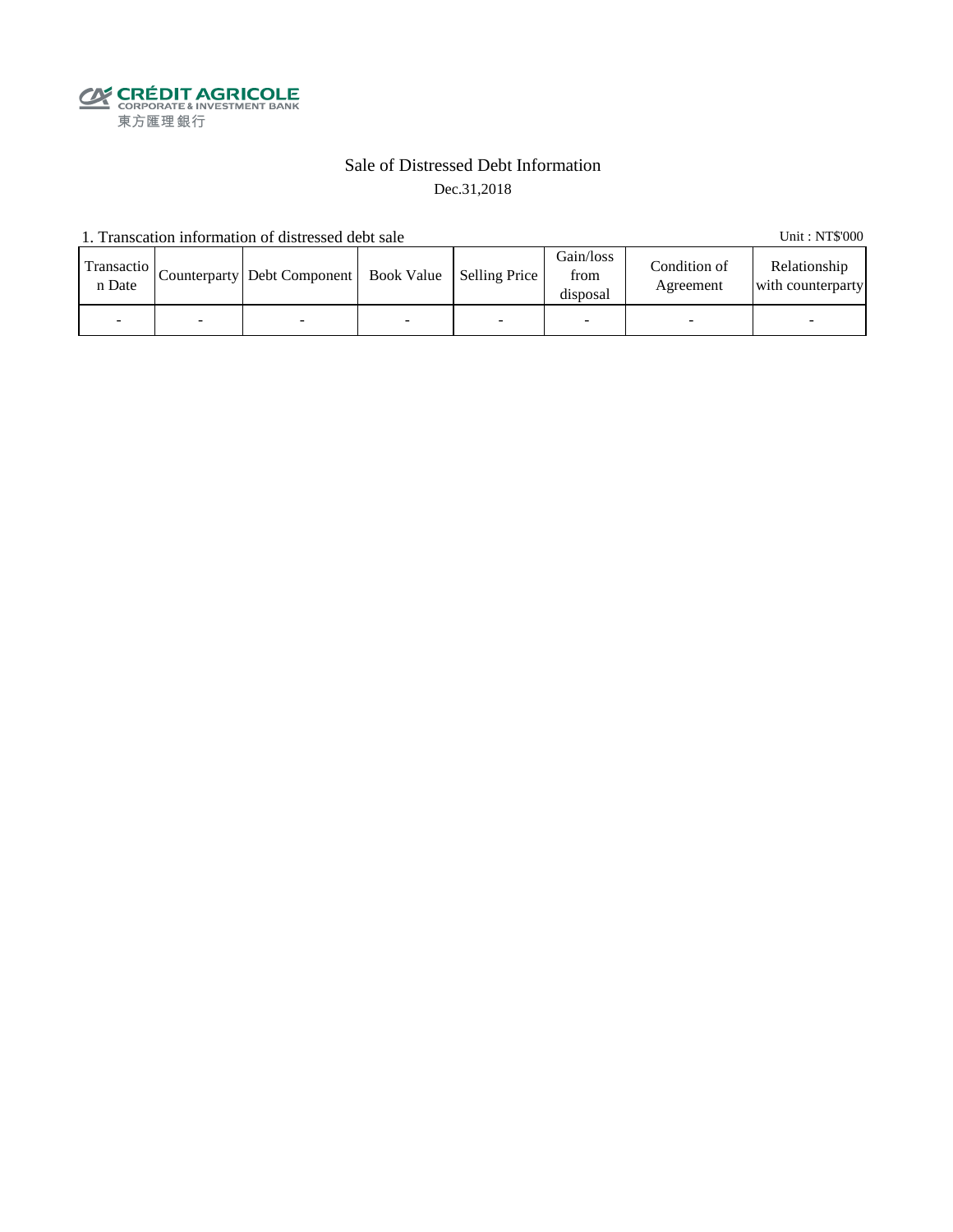

### Information of reinvestment business Dec.31,2018

Unit : NT\$'000

| Investee<br>company | Main<br>Locatio<br>Operating<br>n<br>Item | Stockholdi   Investment | Realized                         | Conditions of share consolidation between the<br>company and its affiliated companies |                                                                         |                                 |          |                                        |         |  |
|---------------------|-------------------------------------------|-------------------------|----------------------------------|---------------------------------------------------------------------------------------|-------------------------------------------------------------------------|---------------------------------|----------|----------------------------------------|---------|--|
|                     |                                           |                         | ng ratio in<br>Closing<br>Period | <b>Book</b><br>Value                                                                  | Gain/Loss in<br>Current<br>Current number<br>Period<br>of stock holding | Pro Forma<br>number of<br>stock | of stock | Total<br>Number Stockholdin<br>g ratio | Remarks |  |
| -                   |                                           | -                       |                                  | -                                                                                     | $\overline{\phantom{a}}$                                                |                                 |          | -                                      |         |  |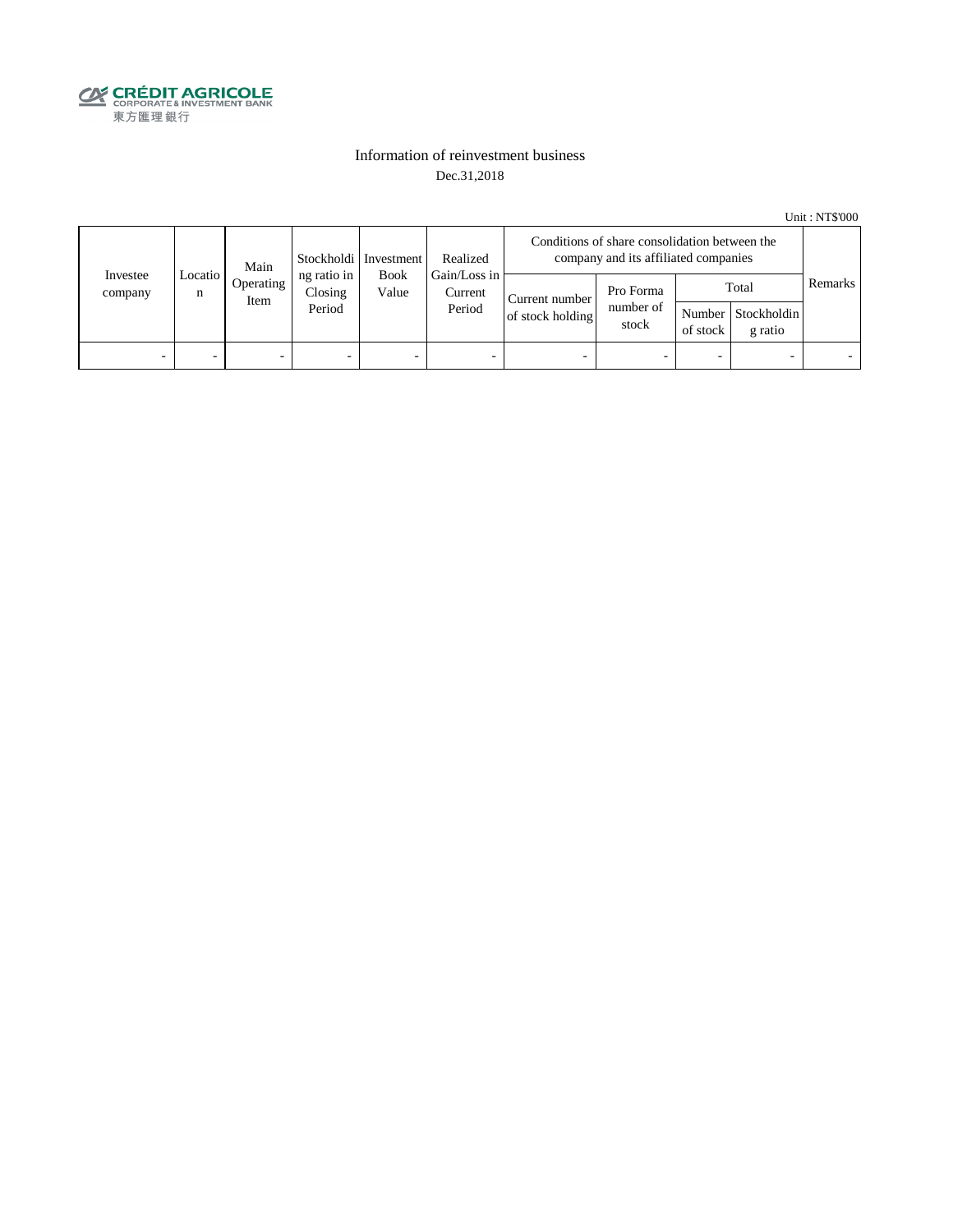

# Ratio of Deposits, Time Deposits and Foreign Currency Deposits to Total Deposits

Unit : NT\$'000, %

|                                | Dec.31,2018 | Dec.31,2017 |  |
|--------------------------------|-------------|-------------|--|
| Demand deposits                | 199,826     | 2,277,757   |  |
| % of Demand deposits           | 0.40%       | 4.82 %      |  |
| Time deposits                  | 50,146,982  | 44,996,111  |  |
| % of Time deposits             | 99.60 %     | 95.18%      |  |
| Foreign currency deposits      | 50,206,094  | 43,625,273  |  |
| % of Foreign currency deposits | 99.72 %     | 92.28 %     |  |

Note:

1. % of Demand deposits = demand deposits  $\div$  total deposits ;

% of Time deposits = time deposits  $\div$  total deposits ;

- % of Foreign currency deposits = foreign currency deposits  $\div$  total deposits
- 2. Demand deposits and Time deposits include Foreign currency deposits and Treasury deposits.
- 3. Postal office deposits are excluded.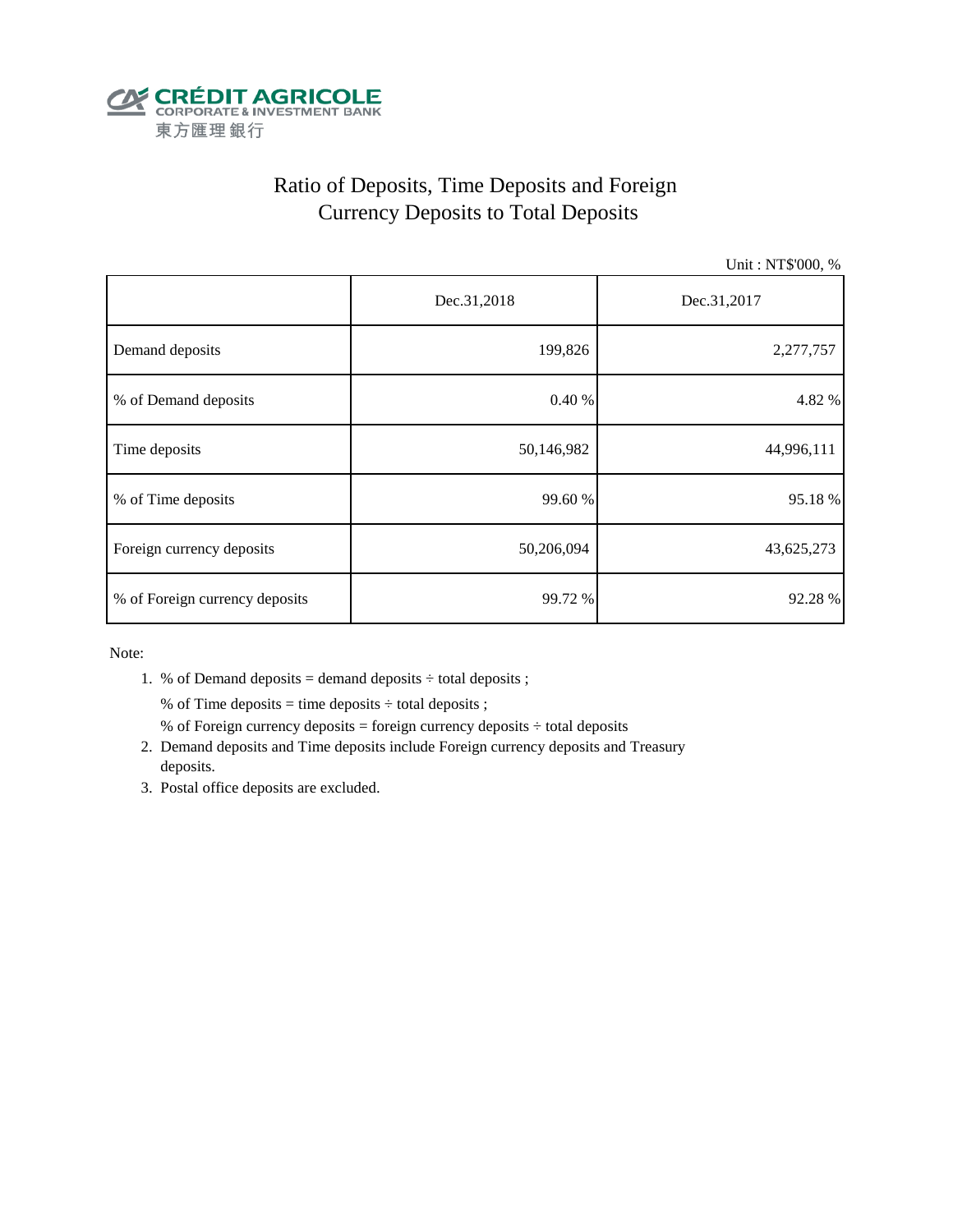

# Ratio of Small and Medium-Size Enterprise (SME) Loans

Unit : NT\$'000, %

|                       | Dec.31,2018 | Dec.31,2017 |  |  |
|-----------------------|-------------|-------------|--|--|
| <b>SME</b> Loans      |             |             |  |  |
| % of SME Loans        | 0.00 %      | $0.00\ \%$  |  |  |
| <b>Consumer Loans</b> | -           |             |  |  |
| % of Consumer Loans   | 0.00 %      | 0.00 %      |  |  |

Note:

1. % of SME Loans = SME Loans ÷ Total Loans;

% of Consumer Loans = Consumer Loans ÷ Total Loans

 2. Small and Medium-Size Enterprises (SME) are identified according to the definition promulgated by the Banking Bureau. 3. Consumer Loans include Housing Improvement Loans, Housing Improvement Loans, Car Loans, Car Loans, Car Loans, Car Loans, Car Loans, Car Loans, Car Loans, Car Loans, Car Loans, Car Loan

Employee Loans under Welfare Committee and other individual Consumer Loans.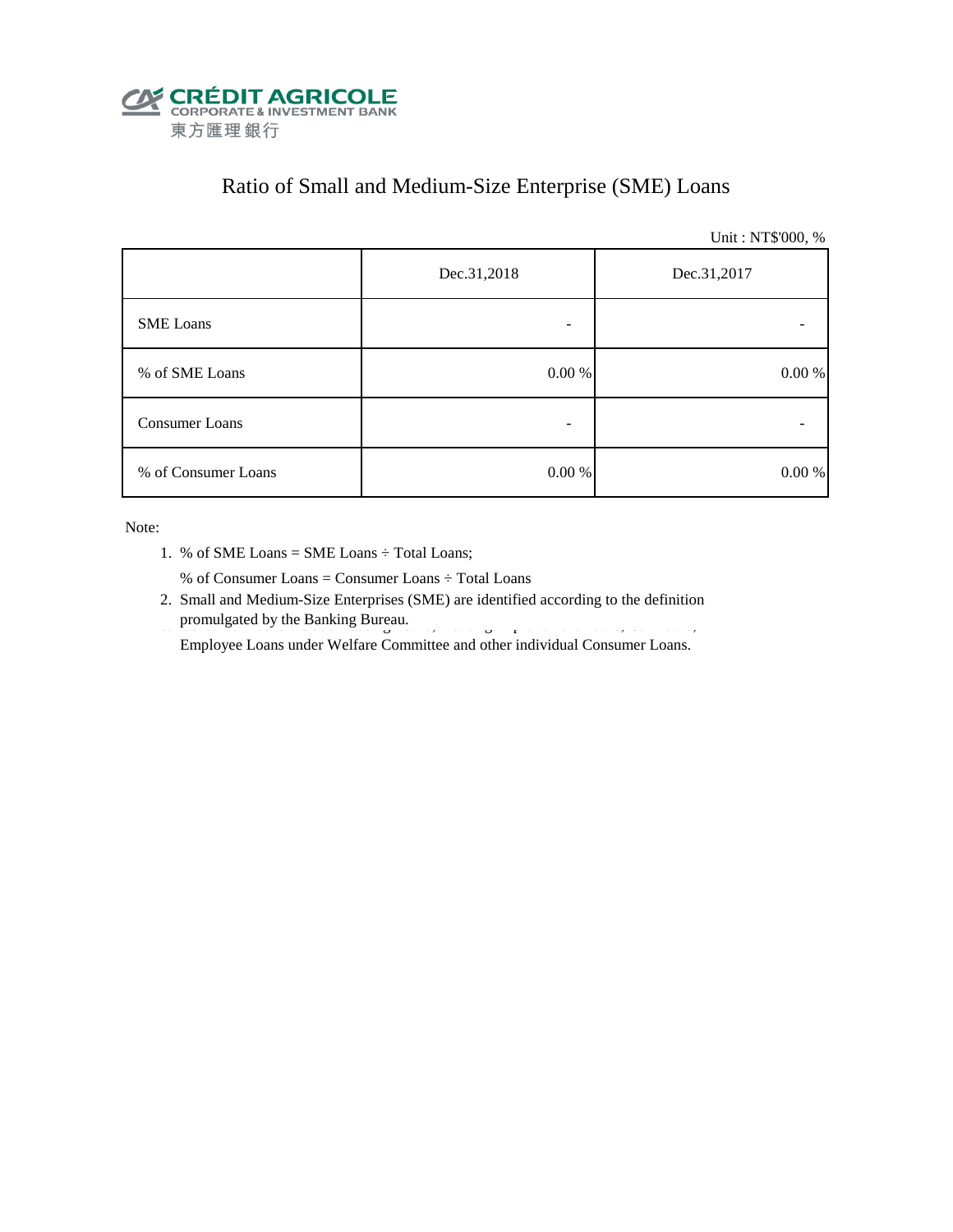

# Interest Bearing Assets and Interest Paying Liabilities

|                                                          |                    |                          |                    | Unit: NT\$'000, %        |  |
|----------------------------------------------------------|--------------------|--------------------------|--------------------|--------------------------|--|
|                                                          | Dec.31,2018        |                          | Dec.31,2017        |                          |  |
| <b>ITEM</b>                                              | Average<br>balance | Average<br>interest rate | Average<br>balance | Average<br>interest rate |  |
| Interest bearing assets                                  | 242,610,159        | 1.31 %                   | 95,785,003         | 1.27 %                   |  |
| Due from Central Bank, other branches<br>and other banks | 23,910,463         | 0.52%                    | 12,700,802         | 0.37 %                   |  |
| Securities purchased                                     | 64,212,845         | 0.45 %                   | 9,790,765          | 0.54 %                   |  |
| A/R Forfaiting - without recourse                        | 25,060,130         | 2.95 %                   | 28,338,772         | 1.73 %                   |  |
| Loans, discounted notes and bills                        | 129,426,721        | 1.88 %                   | 44,954,664         | 1.69 %                   |  |
| Interest paying liabilities                              | 122,650,596        | 2.32 %                   | 96,928,314         | 1.56 %                   |  |
| Due to banks and other branches                          | 85,802,360         | 2.04 %                   | 59,801,399         | 1.43 %                   |  |
| Deposits (demand deposits, time<br>deposits and NCD)     | 36,848,236         | 2.98 %                   | 37,126,915         | 1.77 %                   |  |

Note:

1. Average balance is based on daily average balance of interest bearing assets or interest liabilities.

 2. Interest bearing assets or interest paying liabilities are disclosed in accordance with the chart of accounts or their nature.